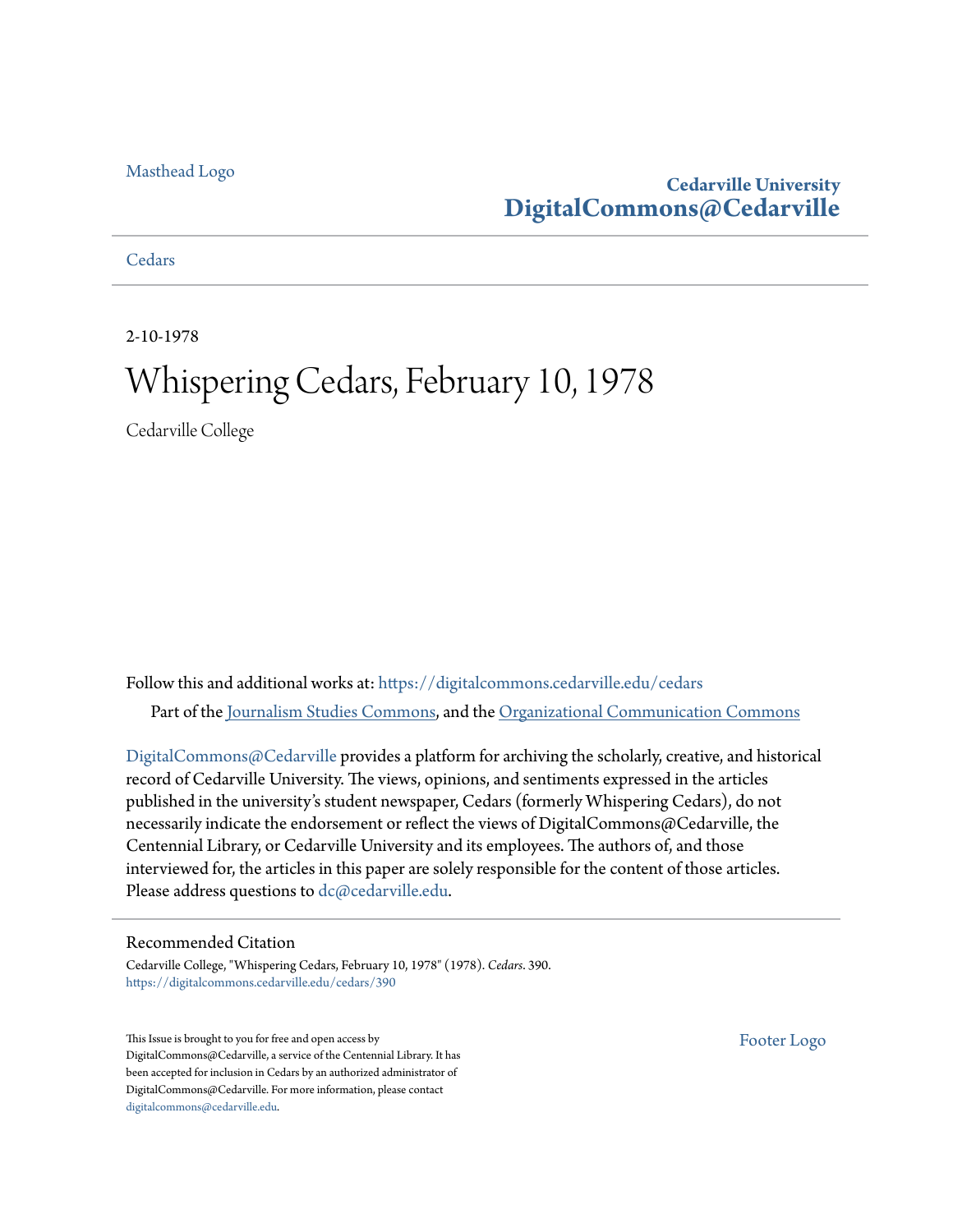

Vol. 46, No. 13 Cedarville, Ohio Feb. I 0, 1978

# Alumni Endowment Fund Set- Up

A new program of financial aid is being planned by the Cedarville College Alumni Association in conjunction with the Financial Aid Office.

### Christine Wyrtzen **To Perform Tonight**

Called "The Alumni Scholarship and Grant Endowment F'und," it will, according to Dan Stevens, Alumni Coordinator for the College, ''provide a meansfor the Alumni Association to support students." Stevens pointed out that it will give alumni who do not particularly identify with the Student Body Loan and Grant Fund to contribute to a scholarship fund.

At the present time the Alumni Assa-

Noted gospel soloist and recording artist Christine Wyrtzen will be presenting a concert tonight in the College Chapel af 10 p.m. following tonight's home basketball game with Walsh College.

ciation is preparing a flyer to be sent to each alumnus soliciting contributions for the new fund. The amount raised will then be invested, and as soon as the interest on the principal amount accumulates to a significant amount ("a few hundred dollars," according to Stevens) the program will begin.

# Senate Meets **To Review Goals**

A special committee is looking into the possibility of having more chairs in the lobby of the Science Center. The two main problems in this seem to be the funding, and the relocation of the large aquarium now occupying the greater part of one wall.

A \$100 contribution has already been received, and Stevens believes many alumni will give substantial amounts. Since alumni contribute approximately \$65,000 annually to the college (most of which is presently undesignated), Stevens looks for the fund to grow rapidly.

Vance Maloney, head of the Publicity and Communications Committee, assured Senate that the "little black books'' would be out by the end of this quarter, at the cost of 50 cents each.

Another report indicated that the Business Office is considering a plan which, if approved, would mean the installment of approximately one phone per 8.5 students by Fall Quarter.

The criteria for awarding the scholarships still needs to be developed. Working with Mr. David Gidley, the Director of Financial Aid, to accomplish this are Mr. Dan Stevens and Mr. Lee Turner of the College Alumni Association.

Also assisting is the Alumni Association's executive committee, consisting of Mr. A. D. Sweeney (chairman), Mr. Dale Pritchett, Mr. James Engelmann, Mr. Ron Grosh, Dr. Merlin Ager, Mrs. Sandra Entner, and Mr. Jack Willetts. Although Mr. Gidley will decide- where the principal should be invested and who will receive the scholarships, this committee will also oversee the program.

Mrs. Wyrtzen, daughter-in-law of Word of Life Co-Founder Jack Wyrtzen, has become one of the leading soloists in gospel music, particularly through the releases of her three albums, two of which — Have You Never said Thank You, and A Little Bit of Sunshine are available in the College Bookstore.



Dan Stevens, Alumni Coordinator, explains the new scholarship fund.

'

#### By Rick Jones

Members of the "Fiddler" cast rehearse a scene from the musical. Left to right are: Craig Miller, Lou Ann DeYoung, Dave Stoner, Lloyd Roberts, and Steve Miller.

The Senate meeting of February 1, 1978 consisted mainly of committee reports, because the meeting of the week before was almost entirely devoted to assignments for committees.

programs in a recent interview on campus.

There *is* a special orientation for the Oxford program.

A survey of New Dorm residents was made on the question of "Shou14 the New Dorm loungs be made co-ed?" The results were 88 (75%) for, 25 (21%) against, and  $5$  (4%) did not care. Due to some reasons stated by the "against" group, Senate will recommend that this lounge be made co-ed only on Fridays and Saturdays.

The SAPOCC program also provides students with opportunities for Christian involvement and outreach.

Prices range from \$1300 for a summer program in England up to \$4450 for three semesters in France (summer, fall, and spring). A year in France can give a student up to sixty~six quarter hours.

Investigations are also going on concerning music. One committee is checking to see if it could be played during mealtimes, while· another investigation concerns the music played during the women's basketball games. Some students have said that certain tunes heard at these games are inconsistent with the stand this college takes on music.

According to Student Activities Director Myron Youngman, the concert will be informal, meaning that casual dress (including slacks for women) will be proper attire. There will be no admission charge.

> On Sunday, February 12, the Senior Class will be in- charge of the evening service for the Fellowship. Each day, Monday through Thursday, Carl Zelonis, Senior Class chaplain, will present a theme of the day and a challenge at the close of the chapel service.

# SAPOCC Provides Overseas Opportunities

Studies in 'France, Germany, Spain, and Oxford, England are available through the Study Abroad Program of Christian Colleges (SAPOCC). Randall Inman, director of SAPOCC, described the highlights of these foreign study

# 'Fiddler' Begins Final Polish

#### By Ginny Decker

As the last two weeks of rehearsals draw to a close, the cast of Fiddler on the Roof begins to tie all the loose ends of the play together.

Judi Riter and Phil Miller, portraying the characters of Hodel and Perchik, open Act II with their love song of ''Now I Have Everything." Contrary to the Jewish tradition which has the father choose the daughter's husband, Hodel and Perchik ask for Tevye's blessing,

not his permission, to marry.

Throughout the second act Tevye struggles inwardly as well as outwardly to keep the traditions of his Jewish back~ ground. He even rejects *his* third daughter, Chava, when she runs away and marries Fyedka, a Russian who persecutes the town of Anatevka *in* order to remain true to his traditions that are slowly fading.

The play will be performed on Febru· ary 23, 24 and 25 at 8 p.m. Ticket sales will be announced soon.

Undergraduate credits may be earned in areas such as literature, history, or po litical science. Inman stated that this program *is* "highly beneficial for language majors, but profitable for students in all disciplines.

Students leave from New York for France, Germany, and Spain on June 22. The Spanish studies end on August 17, and students have an option of one week of travel. Classes in France and Germany conclude on August 25.

Those involved in the new Oxford program will .depart on July 14 and return on August 21.

A one week orientation at La Villa Emmanuel aids French, German, and Spanish students as they adjust to the culture. This orientation retreat *is* located in the foothills of the French Alps, twelve kilometers south of Geneva, Switzerland.

Later. the continental students travel to either Marburg, Germany, Valencia, Spain or to Tours, France.

#### In This Issue

| Cedarville - 96 Dry Years  p. 3  |
|----------------------------------|
| Kern Sheds Light on Weight  p. 3 |
|                                  |
| Editorial Opinion  p. 2          |
| Jack Anderson  p. 2              |
|                                  |

# Seniors Sponsor<br>'Encouragement

Costs may appear to be a deterrent travel, but Inman commented that this may not be the case. "Students can incorporate this into their college careers at very reasonable costs, and in some cases even at a savings.'' Some students may gain enough credits to graduate earlier than expected.

State and federal aid is accepted in this program as well as Guaranteed Student Loans.

The deadline for applying for the SAPOCC programs is the end of April. Interested students should write *in* care of SAPOCC, the King's College, Briarcliff Manor, New York 10510. They may also speak with Mr. Bergen or with student Nancy Drake.



#### By Teresa Galbreath

The Senior Class is sponsoring an Encouragement Week February 13 through 17.

One purpose of this week is to raise money for the Senior Class through the sale of potted plants and roses that will be delivered on Valentine's Day. However, the primary purpose of Encouragement Week will be to stimulate students to encourage one another in the depths of a seemingly long winter quarter.

Marty Shaw, Senior Class president, suggested praying for a friend, giving someone a compliment, and getting to know someone new as ways of encouraging one another. He pointed out that the Senior Class can only stimulate the students to act, but that the students them· selves must do the actual encouragement of one another.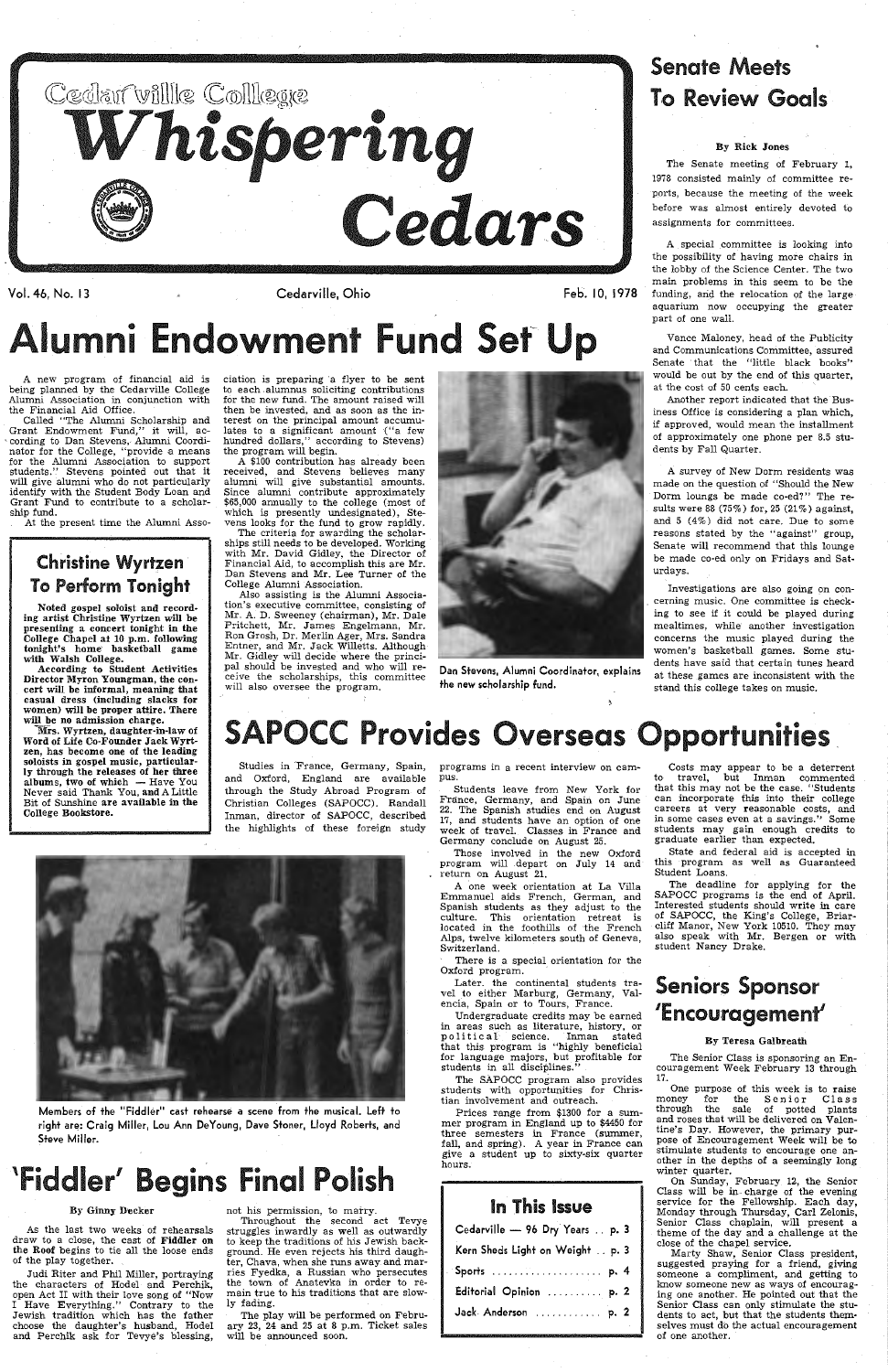### *Editorially Speaking* . • •

### Too Many Irons in the fire

It becomes increasingly evident as time passes at Cedarville College that there are a number of people that find their studies going down the drain, almost in direct proportion to the amount of time that is taken from studies and diverted into various extra-curricular activities. Although this<br>is often the case, the student who discovers himself in this predicament<br>usually just accepts it stoically and moves along his path of academic o vion. This is evidence that a wrong set of priorities is being adopted by too many students of this institution.

Involvement in extra-curricular activities must be regulated by some sort of common sense that lets you know how much is too much, and by <sup>a</sup> set of priorities that places educational goals in their proper place.  $-CM$ 

The primary purpose of attending a college such as ours is to obtain an education which will prepare us to do what God would have us to do, thereby bringing glory to the name of the Lord. Yet when a person decides that his studies are more important than participation in some activity, he is looked upon as some sort of weird creature.

This is not a condemnation of extra-curricular activities. They play a key role in the educational process, and have great value in developing a well-rounded character. However, every student should be cognizant of the fact that he can only be involved in a limited number of activities and still expect to do them well, much less maintain any sort of academic achievement level.

### IN YOUR OPINION

# Buildings Anonymous

At pre-registration a deviant gospel<br>can often be heard from many self-appointed evangels who seek to lead their<br>choice flock from the broad path of a liberal arts education through the narrow gates of the most simplistic courses available.

Beware these wolves in sheep's clothing! They will offer, for a nominal fee of about \$1,200 a quarter, such heavenly of about \$1,200 a quarter, such heavenly rewards as a high G.P.A., lots of time for goofing-off, parties, attendance at every basketball game and school social event, plus a trip to Young's every night.<br>The only commandment one must follow is: "Thou shalt take that professor, and that professor only, who gives thee little labor and high grades."

Lesser commandments are: "Eat, drink and be merry, for tomorrow you have an exam!", "God helps those who help themselves (out of a hard class)," and "Much study is a weariness to the flesh."

Beware this apostasy! Though the blessings are immediate, they are only as eternal as Graduation Day. The sheepskin that you get will be just a piece of the wolf's disguise.

I can see it now. Homecoming Weekend, 1999. Joe Alumnus, 1984 graduate of Cedarville College, returns to his alma mater with his wife and added to the sprawling campus. Joe makes a mental note of each as he drives down Main Street toward his destination. The sentimental student has gravitated back to Cedarville to lay eyes once more upon his college domicile. Past Maddox Hall and into a parking lot he cruises. "Every-<br>body out," he announces. Then standing alone, after the children have dispersed, Joe calls his wife to his side and with nostalgia points to the black lettering on the exterior of the two identical brick buildings which lie in front of them- "New Dorm I" and "New Dorm II."

Joe's tour does not end there. The rest of the day is spent reminiscing with old friends and showing his family all of the buildings he knew so well as a student - "The Library," "The Student Center-Gymnasium," "The Science Center," "The Service Building," and, above all, "The Chapel."

By now I hope that I have demonstrated Cedarville's uncanny knack for leaving many of its buildings, for anything but practical purposes, nameless. Whether it is due to a dearth of creativity or simply a lack of wealthy patrons, the trend of naming our buildings for strictly utilitarian purposes, or for that matter not naming them at all, does not help to foster any legacy of aesthetic identity for the Cedarville campus of the future. Certainly there<br>exists some outstanding faculty member or "student-made-good" who is worthy of lending'his name to one of our anonymous campus edifices.

What's in a name? Plenty. - SZ

FUNNY COMRADES, OUR SPY SÁTÉLLITE SAVS ITCAN'T FIND ANY **INTELLIGENT LIFE** MM Q **Good Boon** ₩

Albanian Threat? -- The navy of tiny Albania has to be one of the least imposing armadas in the world. It operates a few patrol boats. It also possesses four submarines that the Soviet Union left behind when it broke relations with Albania in 1961.

The Soviets used to have a submarine base off the Albanian coast. They took eight submarines back to Russia with them. But they left four old subs that wouldn't run. Then the Red Chinese came along and fixed up the subs. At least one of them is still reported to be in working order.

#### A Deviant "Gospel"

Dear Editor:

Cedarville College) as a Christian col- lege, prepares many students to be pas tors and missionaries. However not all preach the same good news.

World Bank. Now investigators for the House appropriations committee want to know what they are getting for their money.

The House investigators will review the salaries and fringe benefits of World Bank executives. They will also check to see whether American tax dollars are really helping the poor  $-$  or lining the pockets of the rich.

at least one church service this Easter. Why will so many of us be on the road, instead of at church? The answer is ob-<br>vious — classes start on Monday morning and we are required to be back by mid-<br>night on Sunday.

George Bernard Shaw's Pygmalion<br>will be presented May 4-6. Audi-<br>tions are open to all students. The<br>auditions will be held Tuesday. February 14, from  $6:30$  until  $8:00$ p.m. in GS 22. Run-off auditions will be Wednesday after prayer<br>meeting in GS 24. If students cannot come because of irreconcilable conflicts, contact Mrs. Baker in advance so <sup>a</sup>private audition can be arranged.

Leslie Fields

#### Easter Travel Blues

Dear Editor,

Many students are upset about Spring<br>Break. (No, not that we are having one-we deserve it!) We are concerned about<br>being forced to travel on Sunday. "We" isn't just a small minority, but over half of the student body who will have to miss

The Whispering Cedars Staff







But the World Bank has also squandered millions to keep its executives living<br>in grand style. Hundreds of World Bank officials are on the payroll at salaries over \$50,000 a year. They fly around the world first class and do not hesitate to book flights on the world's most expensive plane -- the Concorde.<br>The bank has been run for 15 years

by former Defense Secretary Robert Mc-<br>Namara. He is paid \$115,000 a year for<br>his services on behalf of the world's poor.<br>Each year, the American taxpayers<br>contribute a generous \$2 billion to the

| Editor  Craig Miller           |  |
|--------------------------------|--|
| Copy Editor  Suzan Zink        |  |
| Layout Editor  Claire Phillips |  |
| Business Manager  Dan Green    |  |
| Advisor  Mr. Ron Grosh         |  |
| Photographer  Amy Ross         |  |
| Corres. Sec'y  Wendy Patterson |  |
| Typist  W. Patterson           |  |

#### Contributors:

F. Greetham, C. Vieiguth, T. Galbreath, B. Abernathy, R. Phillips, S. Poling, R. Young, K. Haga, R. Yoder, L. Burchett, J. Tedeschi, C. Lofgren, M. Sprano, N. Tillman.

Whispering Cedars is published weekly by the students of Cedarville College. The opinions expressed herein are those of the writers and do not necessarily reflect the attitudes or opinions of the faculty or administration.

*Page2* 

Jack Anderson with Joe Spear

This broken-down submarine is no threat to the Western alliance. But the Albanians have now had a falling out with the Chinese. There is a remote pos- sibility that the Albanians, therefore, may restore relations with the· Soviet highways.

Our college stresses the importance of church attendance. The standards of conduct read, "All students are required to attend church services regularly . . . This applies to conduct while at college and also at home or off the campus." We feel that this evident inconsistency should not be allowed to continue.

Isn't it possible for the professors to<br>start their classes on Tuesday so that we could spend Easter Sunday at home at-<br>tending churches instead of on the road?

> Sincerely, K. Brower, M. Howard

#### Pygmalion Auditions

for *top quality*  newspaper *printing*  Awards for

excellence

in typography

*National Newspaper Association Contests:*  1975, 1973, 1972, 1970, 1969, 1965, 1963, 1962, 1959, 1958

#### *Ohio Newspaper Association Contests:*

1975, 1973, 1972, 1970, 1969, 1968, 1967, 1966, 1965, 1964, 1963, 1962, 1961, 1959, 1958, 1956, 1955, 1954, 1953

*Whispering Cedars* 

#### **YELLOW** SPRINGS **NEWS**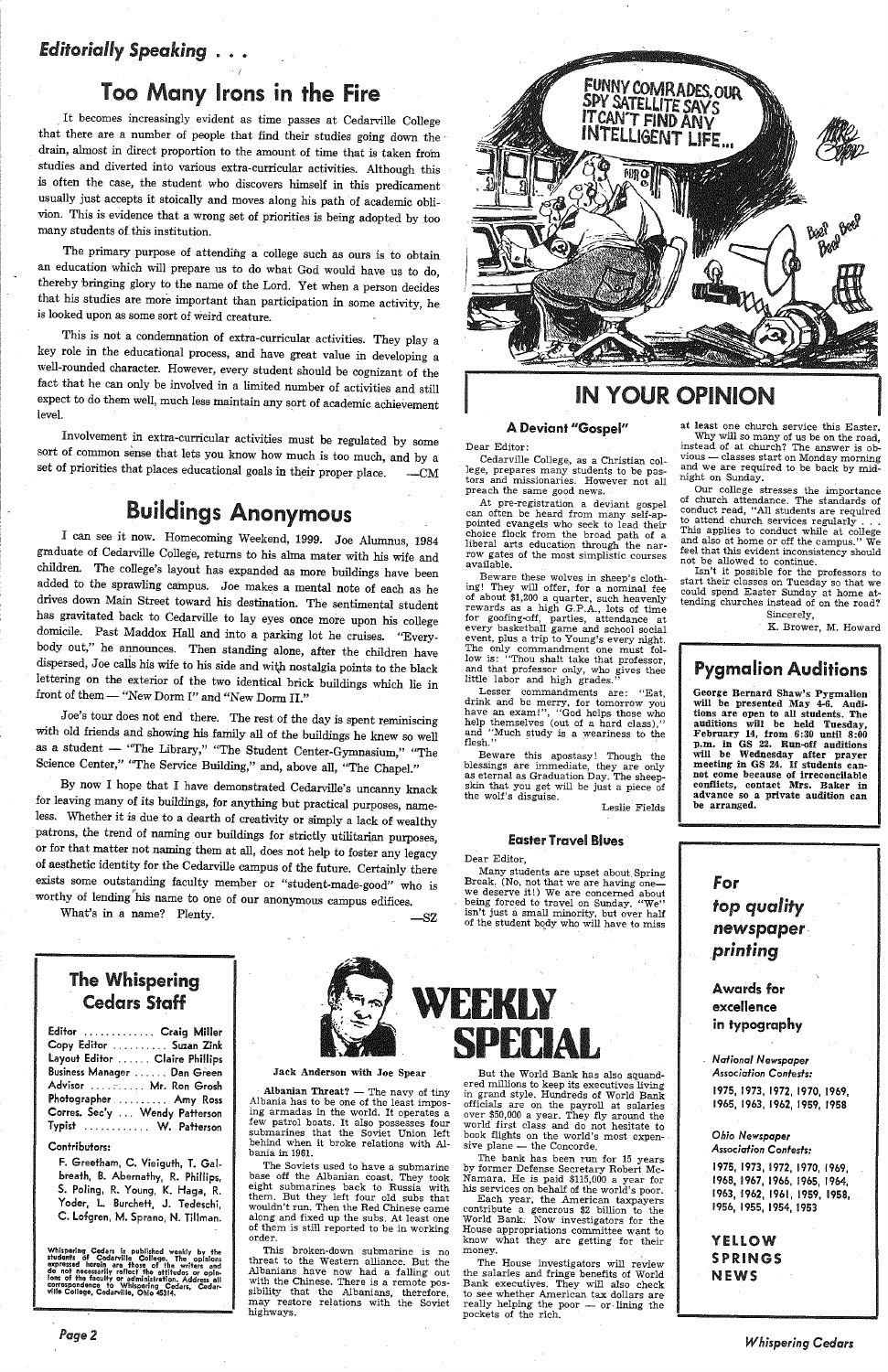### **Physical Fitness and You...**

# Kern Tells of Weight Loss

#### Part 4 of a Series

#### By Teresa Galbreath

LOST: 120 pounds. And Roy Kern does not want to find them!

Mr. Kern began a weight reduction program last March 14 and set his goal to lose at least 100 pounds by his birthday, September 11.

To begin his program., Mr. Kern first had a complete physical examination. Then for the first 70 pounds, he lost weight mainly by dieting combined with mild exercise such as walking and bicycling. In the beginning the pounds peeled off at the rate of one per day.

On March 14, 1977 Roy Kern, Director of Public Relations at Cedarville College, weighed 313 pounds. Today, February 10, 1987, Mr. Kern weighs 193 pounds at his height of six feet.

Speaking to the spiritual implications of being physically fit, Mr. Kern said, "People who are overweight have misused God's body. They have borrowed a body and should take care of it the best they can."

Last July Mr. Kem began jogging to continue his weight loss and to condition himself. For the first four months he alternated walking and jogging around a half-mile block. Gradually he built up his distance until presently he averages three and a half miles of jogging per day.

Mr. Kern believes, "The best credentials a man can have is himself. I want to be the best for what God has for me.'' His philosophy provides a basis for his drastic weight loss.

# *Community Spotlight ...*  Cedarville - 96 Dry Years

that he accomplishes much more work and is able to think better and be more creative than when he was overweight.

> All Truth Is God's Truth. The meeting began at 8 p.m. that evening in the basement of the Grier home. Mr. James Grier is the group's advisor.

"People treat you a lot different when you are not heavy," said Mr. Kern. Before he felt that people regarded him as an "undisciplined slob," but now that he is slimmer they are much more warm and friendly.

"I like jogging because I'm out in nature. One morning last fall I saw a deer and it was just beautiful," related Mr. Kern. "Jogging really makes me feel good."

"Nobody in the world can tell me it's impossible for them to lose weight,'' emphasized Mr. Kern. He added that they must develop a positive mental attitude and ''lose weight physically and men- tally.''

Roy Kern continues to strive to be his best in his "new," trim body.

Timalahians Cindy Miller, Brian Miller, Don Moses, and Dave Larson ponder a question about their recent book.

# Timalathians Discuss 'Truth'

#### By Steve Poling

Last Thursday the Tim'alathians met for their second book discussion. The topic of discussion was Arthur F. Holmes'

*Sales* & Service 63 North Main Street 766-1941

. In addition to its physical and aesthetic benefits, jogging provides Mr. Kern with an opportunity to check the condition of Cedarville's streets, which· concerns him as he now serves as a town councilman.

> And the people want it that way. It is, after all, their vote that directly de- , termines whether or not the town will sell liquor. The first law which placed the power into the hands of the citizens was in 1869 and stated that the villages might "regulate, restrain and prohibit ale, beer, and porter houses and shops: and houses -and places of notorious or habitual resort for tippling or intemperance.

The discussion centered ar0und the numerous logical inconsistencies found within the book. Throughout the evening people would point out the assertion of two opposites within adjacent chapters. The biggest complaint with the book was, according to this critic, the denial of primacy of the world-view despite using world-view in a primary way. In general, the point of the discussion was one of critical appraisal.

Not because they're lazy, but because folks just want it that way.

To maintain his new shape, Mr. Kern now watches his calorie intake and jogs, jumps rope, or works out in the gymnasium regularly.

When he first began. to lose weight, Mr. Kern limited his calorie intake to 1600 on weekdays and 2000 on weekends. If he knew that one day he would go over his allotment, he would intake fewer calories on another day. Mr. Kern referred to this as "budgeting calories like a checkbook.''

> Former Mayor Larry Burson doesn't think the town is losing money. "We'd only get a couple of hundred dollars a year. Actually it would cost the town more in the long run because of added

# Recording **VILLAGE ELECTRONICS** Antenna<br>Advantage 120 Dayton St. Survey & Installation Adaptors Cables 120 Dayton St. Ye'lrow Springs, Ohio 45387 (513) 767-1477

police protection. I think it's fine. Let's just keep it this way.''

Although he did not completely eliminate foods he enjoyed, the calorie crusader tried to eat those foods which would provide the most nutrition for their caloric value. As an incentive, he would buy a pizza each time he lost eight pounds.

When asked if it was difficult to lose his excess poundage, Mr. Kern responded, "I really wanted to lose the weight so it was easy. I knew I had a goal to reach. I,osing weight 'can be a game.''

During his early life Mr. Kern was quite physically active. He was a high school wrestler and later earned a black belt in karate. Also he served in the military field in Vietnam where he was injured. During his rehabilitation in 1968 he gained much of his excess weight.

> But bootlegging has not always been necessary. A few were successful in changing town policy. Streams legally ffowed in this desert town at least twice since its incorporation in 1850.

Mr. Kern is a licensed paramedic, and he began noticing symptoms of obesity such as high blood sugar in himself. Feeling sluggish and feeling that he was not an asset to his family or Cedarville College were other factors which motivated him to initiate his weight reduction program.

Mr. Kern said that his weight loss has provided many benefits for him. He now enjoys buying clothing. His life insurance rates have been cut in half, and he . feels that he now functions better as a husband and father. On the job, he says

The most recent was around 1940. David Reynolds recalls that there were two beer parlors. One was called "The Bit and the Bridle." One stood where the Pentecostal church stands now, and the other was where the appliance store is today. Mr. Reynolds tells of those colorful days. "Saturday night was a big night then. Everyone would come to town for the evening. There would be troubles sometimes. Some people say that once an artist got drunk and painted a face of a girl on the floor of the bar.'' But the waters did not flow for long. There was trouble all right. Two people were shot to death in one of the bars a man and a teenage girl. The townspeople immediately circulated a petition and voted to prohibit the sale of alcohol. Cedarville has been dry ever since, and it's likely to stay that way as long as folks have a say in what goes on. As for the thirsty few, they will· have to find a watering trough elsewhere.



# Hardware 'Your GE Dealer'

169 W. Main St., Xenia Ohio 45385 Phone 372-2381 "See Us for All *Your* School *Needs"* 

#### By Leslie Fields

"The place is remarkable in that it has no regular saloon within its limits and as a consequence, a more quiet and orderly community is not to be found in Green County."

Those words were written about Cedarville in 1881. Yet they could still be said today. Some would say it disgustedly, others would say it appreciatively. But the fact remains that Cedarville is a desert in the midst of a national alcoholic oasis.

'fhat law is still in effect today, so that the , absence of liquor venders reflects the majority opinion. Because of existing government regulations one would have to be very thirsty to go through the procedure necessary to change it.

According to the State Liquor Commission, before the issue even can be voted upon, 35 of the voters who voted for governor in that particular precinct must sign a-petition. It then goes on the ballot. The two contiguous precincts in which the liquor would be sold would then vote on it with majority rule. It then must be filed to the liquor board 90 days before general elections in November.

Not too many people have bothered to go through all that red tape.

Chief of Police Ralph Steigers states, ''It would make Cedarville a trouble spot drawing transients and people from other places. Instead of cruising all over town we'd have to concentrate on that one area. We're losing revenue but a town with bars has a lot" of trouble."



The revenue comes from the original cost of the liquor liscense, a percentage of which goes to the county, and the remainder to the townships.

Recording

Survey &

### *A Complete Repair* Service for:

Television (Sony's included) Radio All Brands of Audio Components Antenna Repair Car Stereo Units

*Whispering Cedars* 

Not everyone is happy about it though. It has left the malcontents with three alternatives: change the town policy, buy their liquor elsewhere, or make their own.

 The easiest means of slaking one's thirst has been simply to buy it elsewhere. But some, believing "homemade is best", take the bootlegging route.No one knows just how many stills have been in operation over the years, but many speculate.

Mr. David Reynolds, lifelong resident of Cedarville recollects; "Always had plenty of bootleggers. Used to be about nine places. One right on Main Street."

The bootlegger operations were common knowledge. "You'd see all the people going in there. You knew whaf they were there for." In the early 60's Mr. Harry Hartzell remembers four bars and a large casino that operated down by the railroad tracks.

 The problem for the police has not been finding the bootleggers, but actually catching them selling their product. Many raids have been made but the legalities for entering and searching homes make prosecution difficult. There are at least one or two known stills brewing in Cedarville this very minute.

> Xenia Office Supply

The basic criteria for membership in Timalathians is to be either a student, faculty member or a staff member. The organization's interest is philosophy and the discussion of philosophical topics. Anyone at Cedarville can be a member of Timalathians; the organization has an open membership. All one has to do to be involved in the club is to attend discussions. Timalathians usually provides an opportunity to obtain books if there is to be a book discussion. However, the main purpose is to stimulate effective thinking among the college family.

As far as future plans for the remainder of the quarter, the organization hopes to discuss the book For a Time Such as This, a study of the thinking of Cornelius Van Til. Further activities of the Timalathians will be posted around the campus.





*Page3*